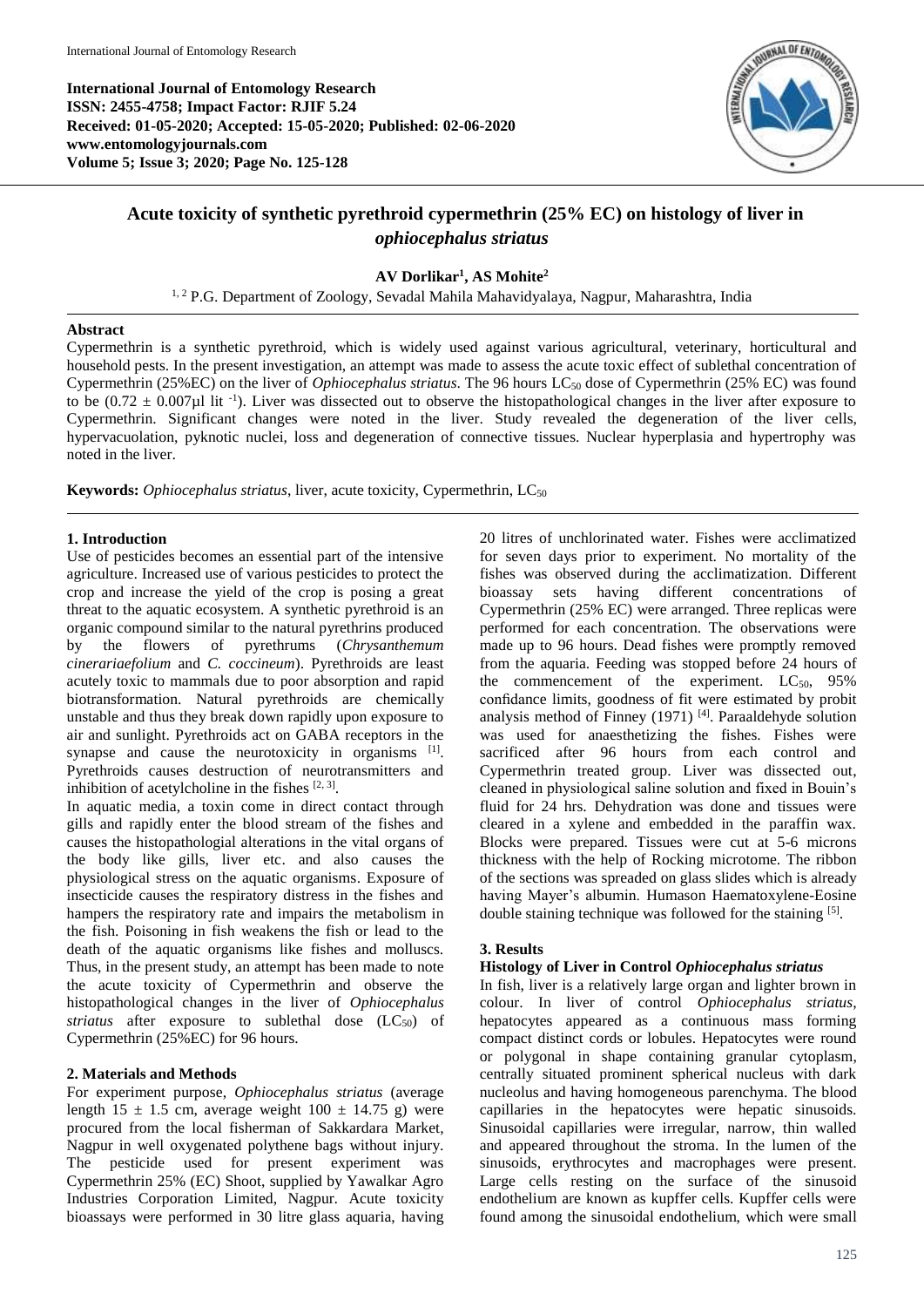and few in number. The centre-lobular veins and Melanomacrophage centres (MMCs) were supported by thin connective tissue. The cytoplasm was densely stained around the nucleus and slightly stained towards the periphery of the cell wall (Figs. 1, 2, 3).



**Fig 1:** Section of liver of control fish, *Ophiocephalus striatus*  showing normal hepatocytes, normal blood vessels and homogenous parenchyma. (H & E  $\times$  100).



**Fig 2:** Histological section of liver of *Ophiocepalus striatus* showing homogenous parenchyma, normal blood vessels and normal hepatocytes (H & E  $\times$  400).



**Fig 3:** Histological section of liver of *Ophiocepalus striatus* showing homogenous parenchyma, normal blood vessels and normal hepatocytes (H & E  $\times$  400).

**Abbreviations:** NH- Normal hepatocytes, HP-Homogenous parenchyma, CLV- Centrolobular vein, S-Sinusoid, MMC- Melano macrophase centre, BV- Blood vessel

### **Histology of Liver in** *Ophiocephalus striatus* **exposed to Cypermethrin (25%EC):**

Histopathological investigations of liver exposed to Cypermethrin (25%EC) revealed histological abnormalities in the liver. There was partial disruption of normal chordal arrangements of the hepatocytes. Histological alterations were, degeneration in the hepatocytes, focal areas of necrosis, aggregations of inflammatory cells between the hepatocytes and damage of blood vessels. Change in the

shape of hepatocytes occured. These became polygonal to rounded in shape due to hyper-vacuolation which in turn results into complete disintegration of hepatocytes. Disintegration of hepatocytes causes pycnotic nuclei. (Fig. 4). Nucleus of hepatocytes became irregular in shape. Nuclear hypertrophy and nuclear vacuolation was prominent. Cytoplasmic degeneration, and eosinophillic granules were noted in the cytoplasm. Nuclear degeneration, necrosis of hepatocytes, damage of blood vessels with hemorrhage and melano-macrophage centres were observed. Necrosis of interstitial parenchymatous tissues was noted. Pyknotic nuclei were distributed randomly throughout the liver due to necrosis causing extensive damage of liver cells. Distended sinusoidal spaces were observed which were filled with edematous fluid having eosinophillic material (Figs. 5, 6).



**Fig 4:** Histological section of liver of *Ophiocepalus striatus* showing highly vacuolated hepatocytes (hyper vacuolation) hetergenous parenchyma, haemorrhage in blood vessels, cytoplasmic degeneration and necrosis of hepatocyte. (H & E  $\times$ 400).



**Fig 5:** Histological section of liver of *Ophiocepalus striatus* showing highly Vacuolated hepatocyte (hyper vacuolation) hetergenous parenchyma, haemorrhage in blood vessels, cytoplasmic degeneration and necrosis of hepatocyte. (H & E  $\times$ 400).



**Fig 6:** Histological section of liver of *Ophiocepalus striatus* showing hyper vacuolation of hepatocytes, hetrogenous parenchyma, cytoplasmic degeneration and complete necrosis of hepatocytes.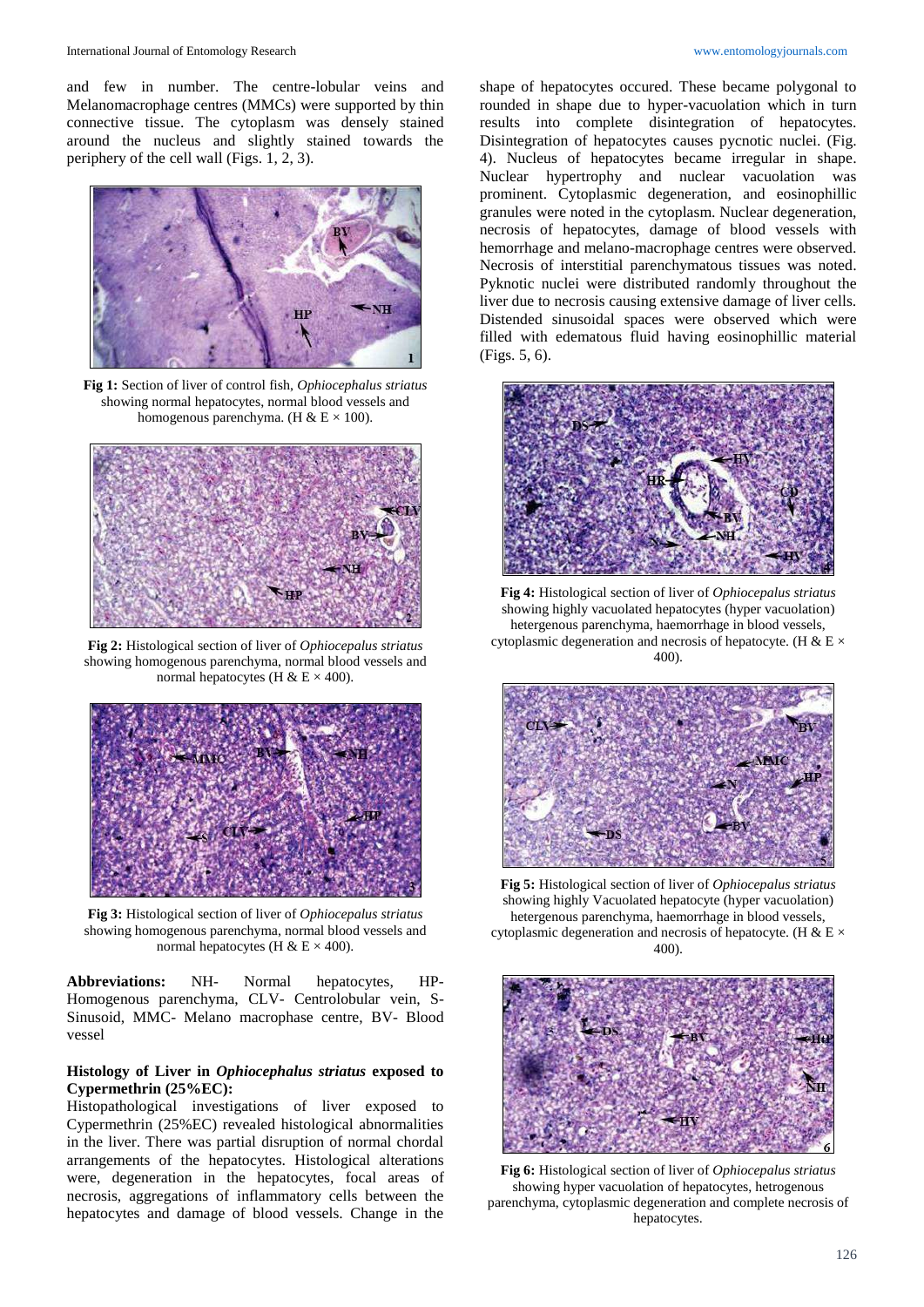**Abbreviations:** BV- Blood vessel, HV- Hypervacuolation, DS- Dilation of sinusoid, MMC- Melanomacrophase centre, N- Necrosis, NH- Neclear hyperthrophy, CD- Cytoplasmic degeneration, HR- Hemorrhage, HtP- Heterogenous parenchyma, CLV- Centrolobular vein

#### **4. Discussion**

Principle function of liver is the storage of nutrients and secretion of digestive enzymes [6]. It also plays vital role in complex enzymatic processes such as accumulation and biotransformation of xenobiotics in the fish <sup>[7]</sup>. Histology of Liver in fish *Ophiocepalus striatus* exposed to Cypermethrin for 96 hours revealed the significant changes in the histology of the liver tissue. Pyknosis and extensive vacuolation in the hepatocyte nucleus causes the disruption of the anabolic function of the liver and alters the anabolic function of the liver. Synthesis of many enzymes which are essential for different metabolic pathways get hampered which affects the functioning of the vital organs of the fish and causes the death of the fish. Many researchers have noted the pyknotic hepatocyte nucleus in different species of the fish exposed to various types of contaminants in the water  $[8, 9, 10]$ . Pyknosis may be responsible for loss of cellular integrity and necrosis in liver tissue  $[11, 12, 13]$ . Cytoplasmic vacuolation that is hyper-vacuolation was also observed during the present study following the exposure of fish to the Cypermethrin. Similar observations were noted by the Velisek *et al*. [14] in *Oncorhynchus mykiss* after exposure to bifenthrin and Hadi and Alwan [15] in *Tilapia zillii* after exposure to aluminum. According to Hinton and Lauren <sup>[16]</sup> loss of protein synthetic activity and aggregation of microtubules leads to the vacuolization of hepatocytes. Necrosis of the hepatic cells was observed as a result of Cypermethrin toxicity. Olufayo and Alade [17] had studied the effect of Cypermethrin on *Heterobranchus bidorsalis* and noted the necrosis of hepatocytes as fish become unable to regenerate the hepatocytes. Prabhahar *et al*. [18] and Devi and Mishra [19] have also observed the necrosis in liver cells of *Channa punctatus* and *Cirrhinus mrigala* after exposure of chlorpyrifos and cadmium compound respectively. The melano-macrophage centres are clusters of phagocytic cells and the elements of the immune system of fish [20]. Macrophages plays important role in scavenging, phagocytosis and antigen processing  $[21, 20, 22]$ . MMCs plays important function of detoxification and destruction of endogenous and exogenous xenobiotics [23, 20, 24]. In teleosts, these MMCs are mainly concentrated in the head kidney, liver and spleen  $[24, 25, 26, 27, 28]$ . These MMCs may be playing important role of detoxification.

Damage of blood vessels, distended sinusoidal spaces, hypertrophy of nucleus was also noticed in the liver of fish exposed to Cypermethrin in the present study. Many workers have studied the histopathological changes in liver of various fishes [29, 30, 11, 31, 32, 13] . The change in the shape of the hepatocyte from polygonal to rounded and vacuolated may be due to osmotic imbalance and stress induced by Cypermethrin exposure.

#### **5. Conclusion**

The present study indicates Cypermethrin (25% EC) causes the significant alteration in the normal histology of the liver and thus affects all the physiological functions related to the liver. Smaller doses of this pesticide have great potential to cause the death of the fishes and aquatic organism and causes the disturbance in the delicate balance of aquatic ecosystem. Death of the fishes may cause the economic loss of the fisheries.

#### **References**

- 1. IPCS- International Programme on Chemical Safety. Deltamethrin. Environmental Health Criteria 97. Geneva, World Health Organization, 1990.
- 2. Anita Susan T, Sobha K, Tilak KS. A study on acute toxicity, oxygen consumption and behavioral changes in three major carps, Labeo rohita (ham), Catla catla (Ham) and Cirrhinus mrigala (ham) exposed to fenvalerate. Bioresearch Bulletin, 2010; 1:33-40.
- 3. Yaji AJ, Auta J, Oniye SJ, Adakole JA, Usman JI. Effects of cypermethrin on behavior and biochemical indices of freshwater fish Oreochromis niloticus. Electronic Journal of Environmental, Agricultural and Food Chemistry. 2011; 10(2):1927-1934.
- 4. Finney DT. Probit Analysis. Cambridge University press, Cambridge, 1971, 333p.
- 5. Humason GL. Animal tissue techniques. 4<sup>th</sup> Edn. W. Freemanand Company, SanFrancisco, 1979.
- 6. Reddy SJ. Cadmium effect on histo-biomarkers and melano-macrophage centers in liver and kidney of Cyprinus carpio. World Journal of Fish and Marine Sciences. 2012; 4(2):179-184.
- 7. Gernhofer M, Pawet M, Schramm M, Muller E, Triebskorn R. Ultrastructural biomarkers as tools to characterize the health status of fish in contaminated streams. J Aqua. Ecosys. Stress Recovery, 2001; 8:241- 260.
- 8. Peebua P, Kruatrachue M, Pokethitiyook P, Singhakaew S. Histopathological alterations of Nile tilapia, Oreochromis niloticus in acute and sub chronic alachlor exposure. Journal of Environmental Biology. 2008; 29(3):325-331.
- 9. Patnaik BB, Howrelia JH, Mathews T, Selvanayagam M. Histopathology of gill, liver, muscle and brain of Cyprinus carpio communis L. exposed to sub lethal concentration of lead and cadmium. African Journal of Biotechnology. 2011; 10(57):12218-12223.
- 10. Wani GP, Waghmare SY. Toxic impacts of insecticide polo on histopathlogy of gill, liver and kidney and glycogen contents of a freshwater fish Labeo rohita. International Journal of Advanced Biological Research. 2014; 4(3):283-286.
- 11. Mohamed FAS. Impacts of environmental pollution in the southern region of Lake Manzalah, Egypt, on the histological structures of the liver and intestine of Oreochromis niloticus and Tilapia zillii. J. Egypt. Acad. Soc. Environ. Develop, 2001; 2:25-42.
- 12. Butchiram MS, Tilak KS, Raju PW. Studies on histopathological changes in the gill, liver and kidney of Channa punctatus (Bloch) exposed to Alachlor. J Environ. Biol. 2009; 30:303-306.
- 13. Mohamed FAS. Histopathological studies on Tilapia zilli and Solea vulgaris from lake Qarum, Egypt. World Journal of Fish and Marine Sciences. 2009; 1(1):29-39.
- 14. Velisek J, Svobodova Z, Piackova V. Effects of acute exposure to bifenthrin on some haematological, biochemical and histopathological parameter of rainbow trout (Oncorhynchus mykiss). Veterinarni Medicina. 2009; 54(3):131-137.
- 15. Hadi AA, Alwan SF. Histopathological changes in gills,